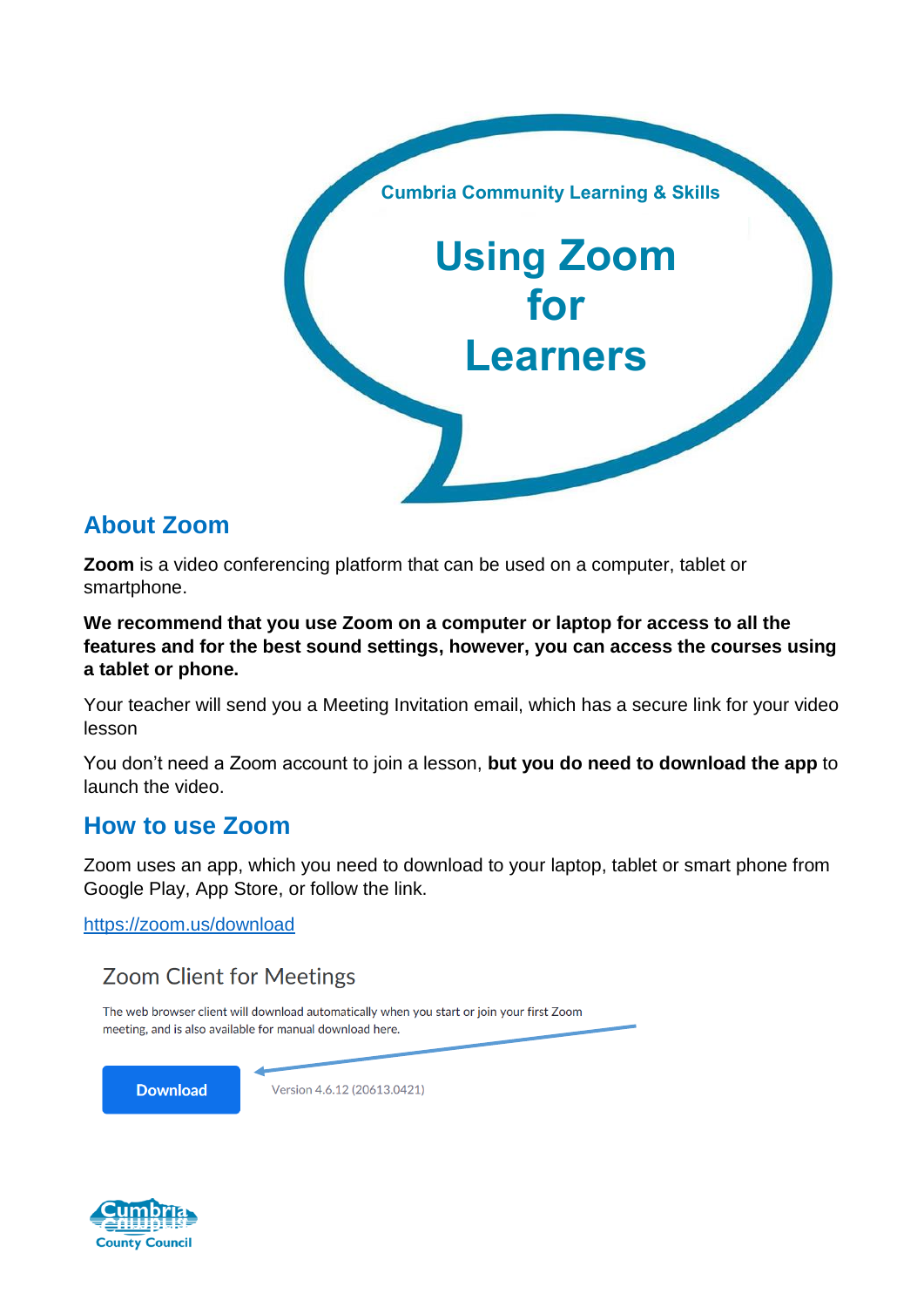# **Invitation to your lesson**

Your teacher will send an email with a link for your first lesson.

Click the link to launch Zoom and enter your video meeting (with password embedded).



Or launch the Zoom App, click on **Join a Meeting** and then copy your meeting link into the box. Or enter the 9-digit meeting ID and password manually.

| Zoom Cloud Meetings |                             | $\times$<br>$\Box$ |  |
|---------------------|-----------------------------|--------------------|--|
|                     | zoom                        |                    |  |
|                     |                             |                    |  |
|                     | <b>Join a Meeting</b>       |                    |  |
|                     | Sign In                     |                    |  |
|                     |                             |                    |  |
|                     | Version: 4.6.7 (18176.0301) |                    |  |

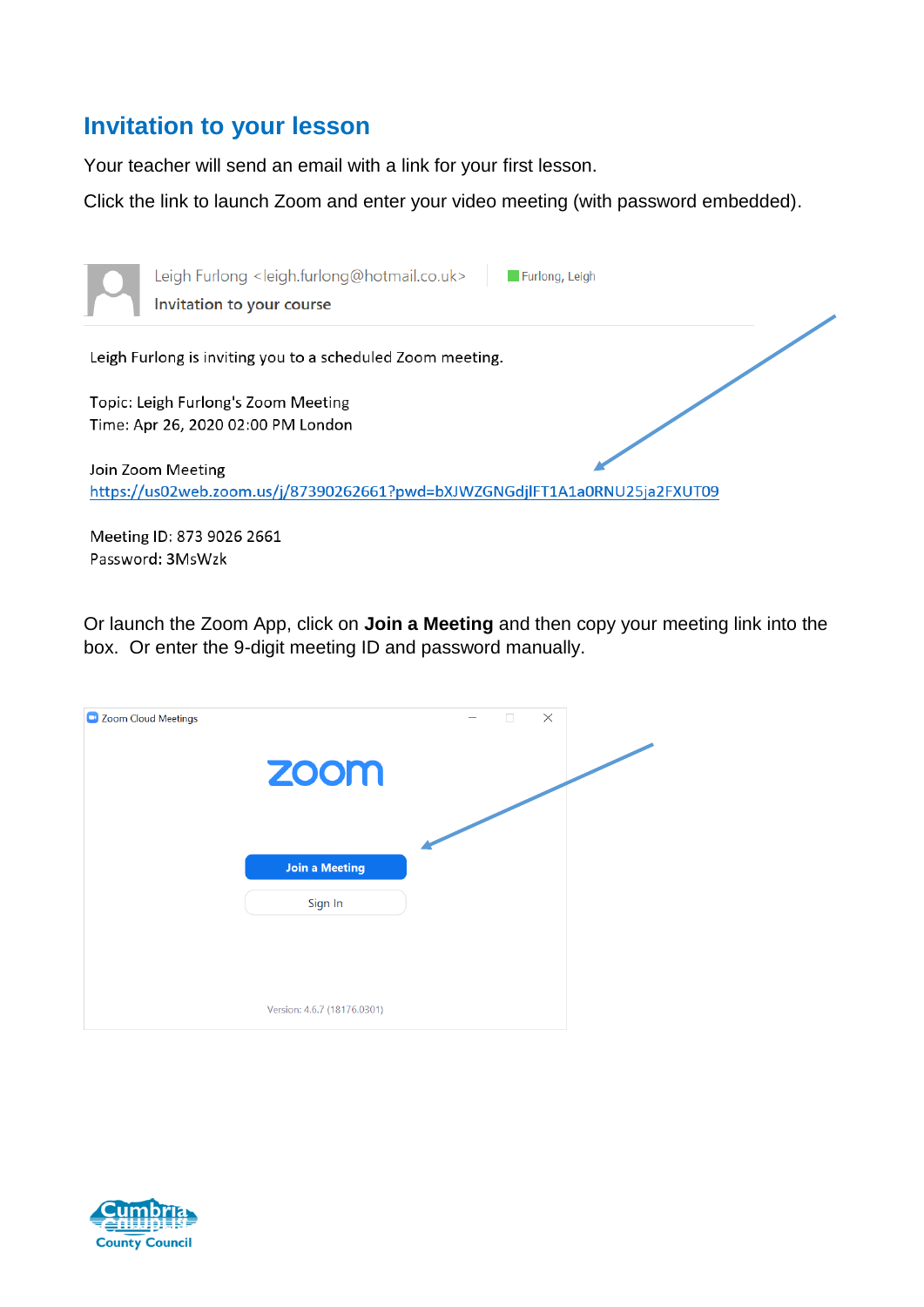| $\times$<br>$\Box$ Zoom                              | $\times$<br>$\Box$ Zoom       |
|------------------------------------------------------|-------------------------------|
| <b>Join Meeting</b>                                  | <b>Enter meeting password</b> |
| 873-9026-2661<br>$\checkmark$                        | ******                        |
| furlongl                                             |                               |
| Remember my name for future meetings<br>$\checkmark$ |                               |
| Do not connect to audio                              |                               |
| Turn off my video                                    |                               |
| Join<br>Cancel                                       | <b>Join Meeting</b><br>Cancel |

This link can be used every week for your regular lesson.

## Select **Join with Video.**

Wait for your teacher to let you in.

Move your mouse over the screen to show options at the bottom.



Click **Join Audio** and then the text **Join with Computer Audio**, tick to automatically join audio for future Zoom sessions.

Check that your Audio is unmuted and video has started.



You may need to click to Unmute and start video.

# **Optimise your Audio Settings…**

You can make a big difference to the lesson by making some changes to your audio settings.

Click the arrow next to the microphone icon and select **Audio Settings**.



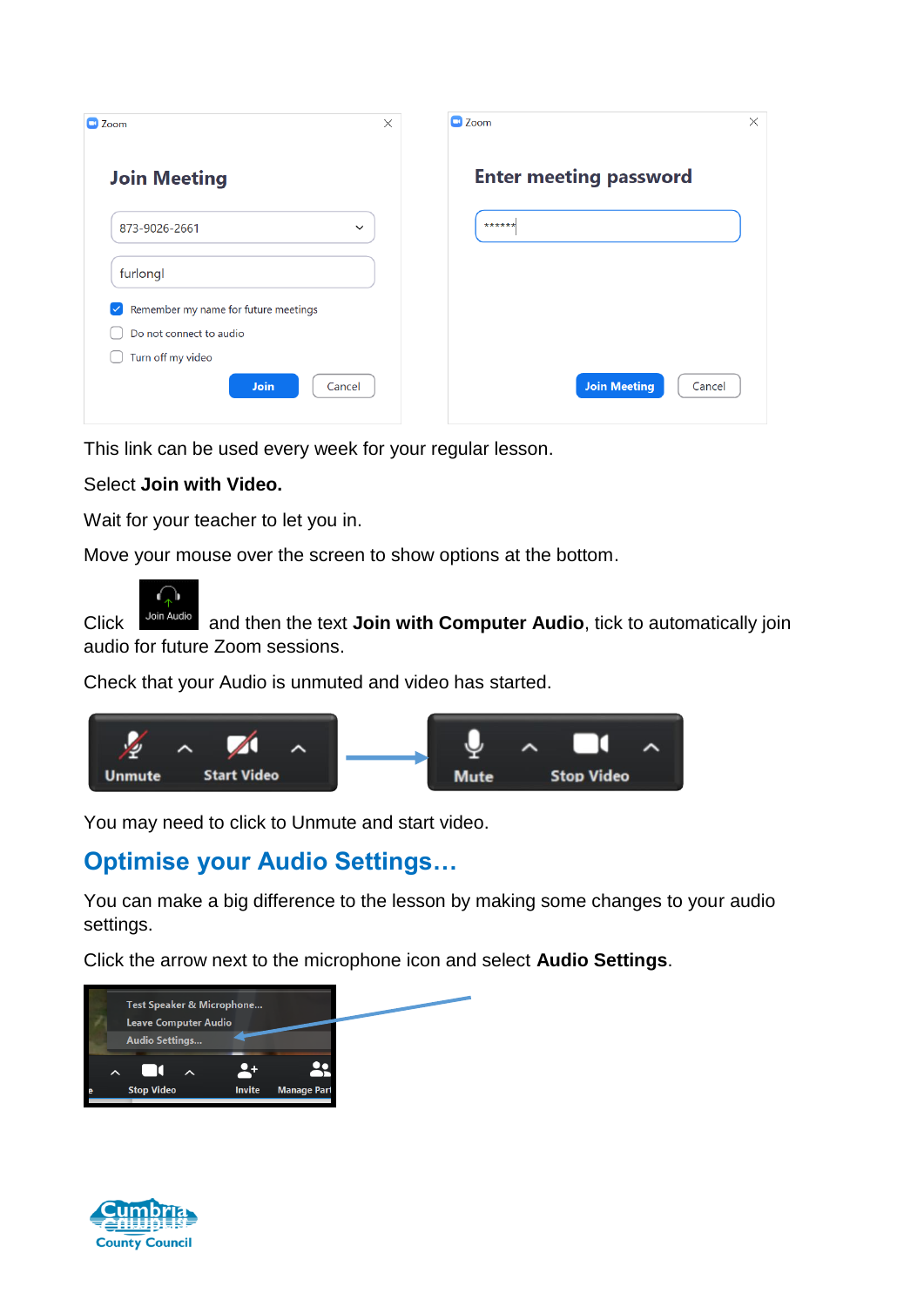| <b>Speaker</b>          | Speakers (Conexant ISST Audio)<br><b>Test Speaker</b><br>$\checkmark$ |  |
|-------------------------|-----------------------------------------------------------------------|--|
|                         | Output Level:                                                         |  |
|                         | Volume:<br>$\blacksquare$                                             |  |
| <b>Microphone</b>       | Internal Microphone (Conexant IS<br><b>Test Mic</b><br>$\checkmark$   |  |
|                         | Input Level:                                                          |  |
|                         | Volume:<br>$\langle \rangle$                                          |  |
|                         | Automatically adjust volume                                           |  |
|                         | Use separate audio device to play ringtone simultaneously             |  |
|                         | Automatically join audio by computer when joining a meeting           |  |
|                         | Mute my microphone when joining a meeting                             |  |
|                         | Press and hold SPACE key to temporarily unmute yourself               |  |
| Sync buttons on headset |                                                                       |  |
|                         | Advanced                                                              |  |

#### Untick **Automatically adjust volume and set volume to ¾.**

#### Set **Automatically join audio**.

#### Then open **Advanced**.

These settings will stop your audio playback cutting out and help your teacher to hear you.



On your Zoom video screen you can now **Turn on Original Sound** to stop automatic audio compression (top left of screen).



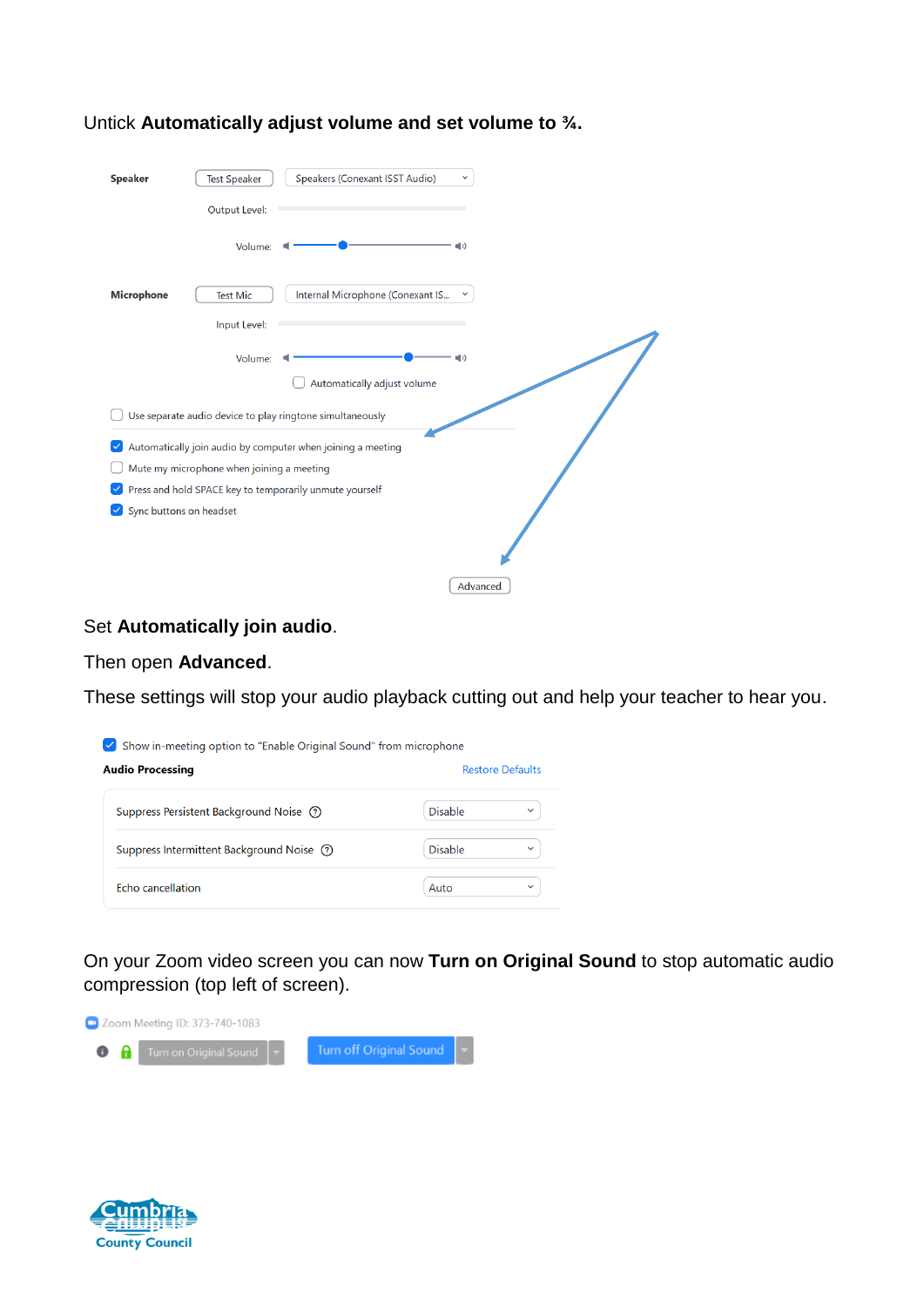# **Changing Views**

Choose between **Speaker** and **Gallery View** at the top of your screen

Right click your video to **hide self** for a more distraction-free lesson.

# **Screensharing and Whiteboard**

Your teacher may choose to Screen Share during your lesson, eg worksheets, audio files, or the Zoom interactive whiteboard.

When Screen Share is active your settings will appear if you move your mouse to the top of the screen.